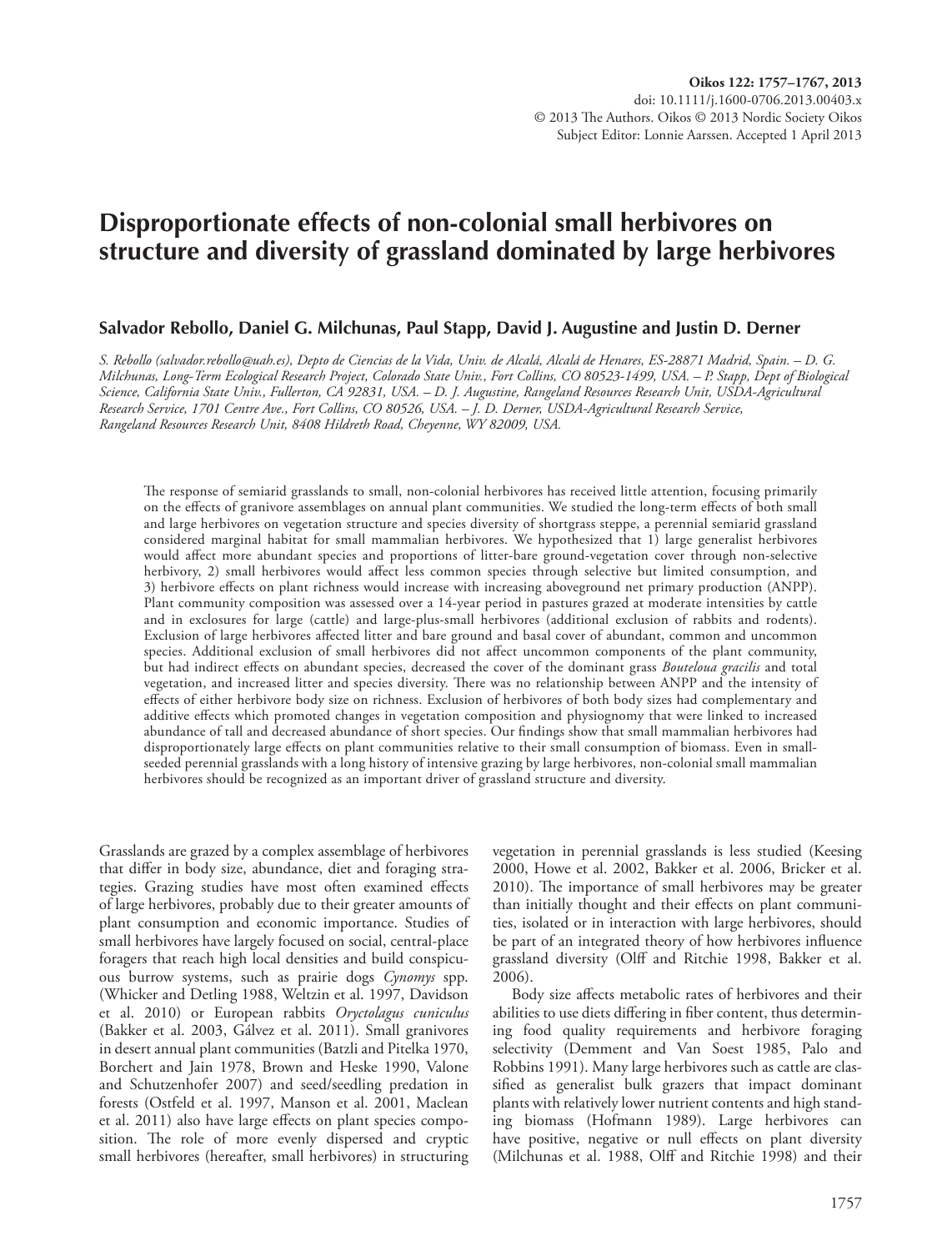effects on vegetation structure can generally be predicted (Milchunas and Lauenroth 1993). In contrast, small herbivores are more selective grazers that may decrease species richness by feeding on high-nutrient content plant parts (Brown and Heske 1990) and selectively foraging for less abundant subordinate plants. Studies comparing the effects of the two body sizes on vegetation structure and species diversity are rare (but see Bakker et al. 2006, Rueda et al. 2013).

The shortgrass steppe has a long evolutionary history of grazing by large generalist herbivores and is one of the most tolerant ecosystems to grazing by these herbivores (Milchunas et al. 1988, Milchunas and Lauenroth 1993). This grassland is dominated by short statured perennial grasses with a low aboveground-to-belowground biomass ratio (Milchunas et al. 2008). The dominant  $C_4$ , short grasses, *Bouteloua gracilis* and *Buchloe dactyloides* , are longlived and reproduce mostly by tillering or stolons (Bokhari et al. 1975). Grazing by large herbivores at heavy intensities increases basal cover of these short grasses as well as total vegetation cover (Milchunas et al. 1989). This stabilizes the plant community by maintaining the predominance of plant competition for belowground resources, thereby mitigating impacts of common droughts and providing resistance to invasive species (Milchunas et al. 1988, 2008). Exclusion of large herbivores increases abundance of taller grasses (such as *Pascopyrum smithii*) and plant diversity by reducing dominance of sod-forming short grasses such as *B. gracilis* (Milchunas et al. 1989) and by favoring colonization of less abundant opportunistic forbs (Milchunas et al. 1992).

The role of non-colonial small herbivores in the shortgrass steppe is less clear. Lagomorphs and rodents are limited by the absence of a significant litter layer (e.g. for voles *Microtus ochrogaster*) or by the lack of tall grasses, forbs, and shrubs that provide cover (Stapp et al. 2008). Lagomorphs are mainly folivores and selectively consume forbs and shrubs, and consume more plant biomass than rodents (Lauenroth and Milchunas 1991). Ground squirrels may eat flowers and seedheads, but not many leaves, and are true omnivores (Flake 1973). Most specialized granivores are limited in shortgrass steppe by the low seed-to-vegetation production ratios and small seeds of the dominant plant species (Grant and Birney 1979). As a result, unlike in deserts, density and species diversity are relatively low and kangaroo rats *Dipodomys* sp. predominate, especially during the time period of our study (Lauenroth and Milchunas 1991, Stapp et al. 2008). We use the term 'small herbivores' in the context of our study to mean this collective group of folivores and granivores. Based on data collected during the International Biological Program (IBP), their biomass consumption per unit area is relatively low, estimated to be ∼ 3% of aboveground net primary production (ANPP) compared with ∼ 40% by large herbivores at moderate cattle grazing intensity (Lauenroth and Milchunas 1991). Short-term exclusion of large-plus-small herbivores resulted in greater richness of rare species than even long-term exclusion of only large herbivores, indicating that selective consumers of a small proportion of ANPP might promote faster and greater effects on plant diversity than a generalist that consumes a much higher proportion (Bakker et al.

2006, Milchunas 2011). Based on only two early years of data, effects of small herbivores on species richness observed in a very wet year were generally not evident in the following drought year with low ANPP, when drought- and grazingtolerant species predominated in all treatments (Milchunas 2011). The potential relationship between annual fluctuations in ANPP and grazing effects remains to be studied in a longer term perspective.

Here, we examine the long-term (14 year) effects of exclusion of large (cattle) and large-plus-small herbivores (cattle, rabbits and rodents) on plant community structure and diversity of shortgrass steppe in pastures moderately grazed (average 40% forage utilization) by cattle. Previous studies of grazing in shortgrass steppe have mainly been in heavily grazed pastures (average 60 % forage utilization), and have not included the separate effects of small mammals. The study period spanned record productive and unproductive years, and drought equal in magnitude to the extreme 1930s Dust Bowl. We addressed three main questions. First, how does moderate grazing by large herbivores affect plant community structure and diversity? We hypothesized that large generalist herbivores affect species diversity through effects on dominant and abundant species and affect litter cover through non-selective intense levels of grazing relative to that by small mammals. Large generalist consumption is also expected to influence community structure in terms of the proportions of litter-bare groundvegetative cover. Second, what is the long-term importance of small herbivores in plant communities dominated by large herbivores? We hypothesized that small herbivores would affect the richness and abundance of less common species through selective but limited consumption and would not have effects on the components of community structure mentioned above for large herbivores. Third, is there a relationship between annual fluctuations in site productivity and the effects of the different-sized herbivores on richness of abundant, common, and uncommon plant species? A positive relationship has been observed between precipitation or ANPP and the effects of grazing by large herbivores on structure and diversity across plant communities at a global scale (Milchunas et al. 1988, Milchunas and Lauenroth 1993, Bakker et al. 2006) and within local regions at topographic scales (Milchunas et al. 1989, Osem et al. 2004). In contrast, Bakker et al. (2006) in a cross-site study and Rueda et al. (2013) at a topographic scale did not find a relationship between ANPP and the effects of small herbivores on plant species richness. Do structural and diversity responses vary with annual fluctuations in precipitation and ANPP on a temporal scale? We hypothesized that the effects of both large and small herbivores on plant species richness increase with ANPP because uncommon species will be relatively more abundant in wet years when not suppressed by herbivores. The effects of herbivores in dry years will decline as the community has lower species richness and is dominated by the abundant droughtand grazing-tolerant species. We expect that long-term effects of herbivores (mainly by the larger herbivores) on general structural characteristics and on species richness and diversity are associated with changes in the relative abundance of tall versus short plant species. Therefore, we examined herbivore body size effects on grassland structure by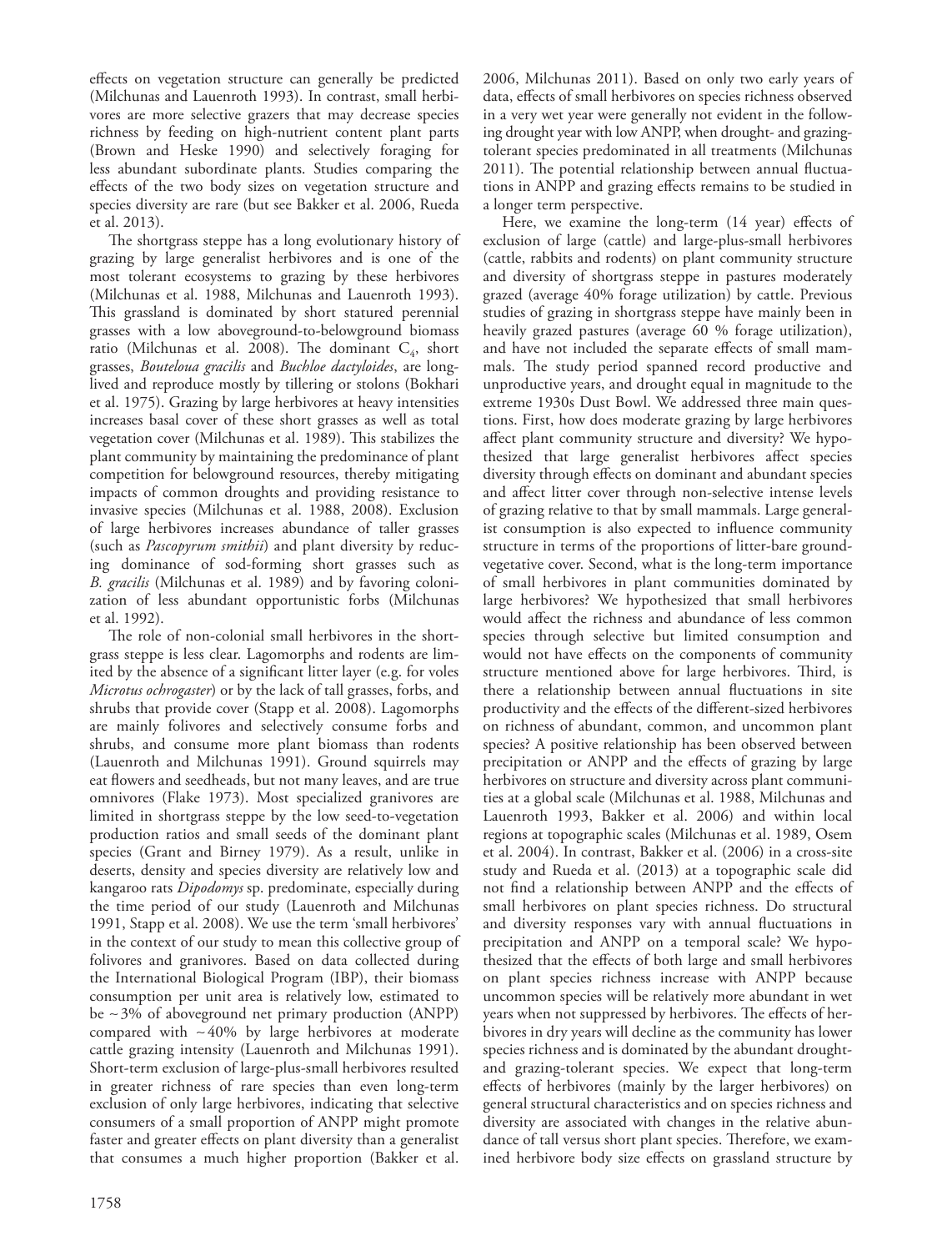testing specific hypotheses related to the proportions of litter-bare ground-vegetative cover, total species richness and diversity, and plant groups based on abundance (abundant, common and uncommon species) and plant size (tall vs short species).

## **Methods**

### **Study site**

The study site is the Central Plains Experimental Range (CPER) in shortgrass steppe of northeastern Colorado, USA  $(40°49'N, 104°46'W)$ . Mean annual precipitation over the past 73 years was  $342 \text{ mm (SD} = 96.5 \text{ mm})$ ; 70% occurred during the growing season (May–September). Mean monthly air temperatures range from  $-5^{\circ}$ C (January) to  $22^{\circ}$ C (July). There are two abundant plant communities at the CPER: 1) with and 2) without *Atriplex canescens* , tall, true-shrub component (species nomenclature:  $\lt$ http:// plants.usda.gov/java/> Natural Resource Conservation Service, Plants Database). The abundance of rabbits and rodents is generally greater in communities with *A. canescens* (Stapp et al. 2008). This study was in an *Atriplex* plant community, with moderate densities of the shrub. Basal plant cover (cross-sectional area of tillers and stems at ground level) is low and dominated by the drought- and grazingtolerant C<sub>4</sub> short grass *B. gracilis* (Milchunas et al. 1989). Other important species include C<sub>4</sub> short grass *B. dactyloides*,  $C_3$  tall grass *P. smithii*, cactus *Opuntia polyacantha*, forb *Sphaeralcea coccinea* and several half-shrub species. Mean longterm ANPP is 70 g m<sup>-2</sup> year<sup>-1</sup>, (range of 35-145 g m<sup>-2</sup> year<sup>-1</sup> from 1940-1990; Milchunas et al. 1994). These plant communities were heavily grazed by bison for 10 000 years (Milchunas et al. 2008), with occasional but decreasing bison herds grazing though the 1870s coincidental with increasing numbers of cattle (Hart 2008).

### **Experimental design**

 At the start of the CPER in 1939, long-term cattle grazing intensity treatments (each 65–130 ha) and exclosures (each 0.36 ha) were established in areas that were not previously overgrazed by livestock (Klipple and Costello 1960). From 1939 to 1960, stocking rates for moderately grazed pastures averaged 2.6 ha yearling heifer<sup> $-1$ </sup> month<sup> $-1$ </sup> over a six-month period (early May through early November) spanning the growing season (Klipple and Costello 1960). Stocking rates for a particular year depended on numbers of animals necessary to graze approximately 40% of ANPP. Since 1961, pastures were managed so that ∼36 g m<sup>-2</sup> of herbage was left at the end of the grazing season. Thus, average percent consumption remained constant since 1939, but management changed from percent removal to set residual in 1961. Cattle are the most abundant large herbivore, consuming an average of 40% of ANPP, while rabbits and rodents are estimated to remove ∼ 3% in upland grassland communities (Lauenroth and Milchunas 1991).

 In 1992, new large herbivore exclosures (1 ha) were constructed within moderately grazed pastures. This resulted in two treatments: 1) sites previously grazed and still continuing to be grazed by both large (L) and small (S) herbivores,  $+L+S'$  (considered the control in this study), and 2) sites previously grazed and now ungrazed by large herbivores, but still grazed by small herbivores  $-L+S$ . In 1996, large-plus-small mammal exclosures (previously grazed, now ungrazed by both large and small herbivores,  $-L-S'$  were constructed at three replicates adjacent to the  $-L+S'$  exclosures to allow comparisons of treatments with similar within-site soil and topographic units. These paired exclosures were in areas not affected by colonial black-tailed prairie dogs *Cynomys ludovicianus*, which are present on some parts of the CPER. Exclosures prevented grazing by small herbivores that include lagomorphs (rabbits and hares, three species, biomass averages  $254$  g ha<sup>-1</sup> wet weight) and rodents (largely six species, biomass averages  $368$  g ha<sup>-1</sup>). Actual cattle stocking rates in our experimental pastures averaged  $0.65$  AUM ha<sup>-1</sup>, which translates into 54 167 g of cattle biomass ha<sup>-1</sup>; for comparison, peak biomass of rodents and lagomorphs was estimated to be 1025 g ha<sup> $-1$ </sup> and 1060 g ha<sup> $-1$ </sup>, respectively; Stapp unpubl.). The  $-L-S'$  exclosures were 0.1 ha, constructed of 0.5 cm mesh hardware cloth, buried to 1.5 m and flared out 0.5 m underground to deter digging mammals, and 1 m high with a solid steel strip along the top to deter climbing rodents, plus two strands of barbed wire above the hardware cloth to prevent cattle scratching.

### **Field sampling**

 We sampled changes in basal cover of plant species. Measures such as canopy cover or biomass, unless they are from temporarily caged plots, confound current-year removal by grazing with potential long-term effects on population dynamics (Milchunas et al. 2008). Basal cover of individual plant species, litter, and bare ground were estimated using Daubenmire quadrats  $(20 \times 50 \text{ cm})$  and cover classes of: 1 = present to  $\lt$  5%; 2 = 5 to  $\lt$  15%; 3 = 15 to  $\lt$  25%;  $4 = 25$  to  $<$  40%, 5 = 40 to  $<$  60%, 6 = 60–100%. Thirtyfive randomly placed Daubenmire quadrats were sampled in each treatment-replicate-year (total:  $315$  quadrats year<sup>-1</sup>) during the peak standing live period in July annually for 14 years (1998-2011, total: 4410 quadrats sampled). Quadrat values for basal cover of all species, litter, and bare ground were adjusted proportionally to 100% after converting to the midpoint of the cover classes. We measured ANPP at each site in long-term large herbivore exclosures by harvesting peak-standing-crop of live-plus-recent-dead forage in six to ten  $0.25 \text{ m}^2$  quadrats (oven-dried at  $55^{\circ}$ C). These long-term large herbivore exclosures were used to represent potential site productivity because cattle grazing reduces ANPP (Milchunas et al. 1994) and the other exclosures sampled were in a transitional stage during early years of the study. Biomass of cacti (common) and full-shrubs (uncommon) were not included because of their patchy distribution.

 To estimate abundance of nocturnal rodents (Heteromyidae, Cricetidae), rodents were live-trapped (marked and released) for four consecutive nights twice per year (May, September) on three trapping webs in the same general area as the exclosures. Each web was 3.14 ha, with 124 Sherman live traps spaced at 10-m intervals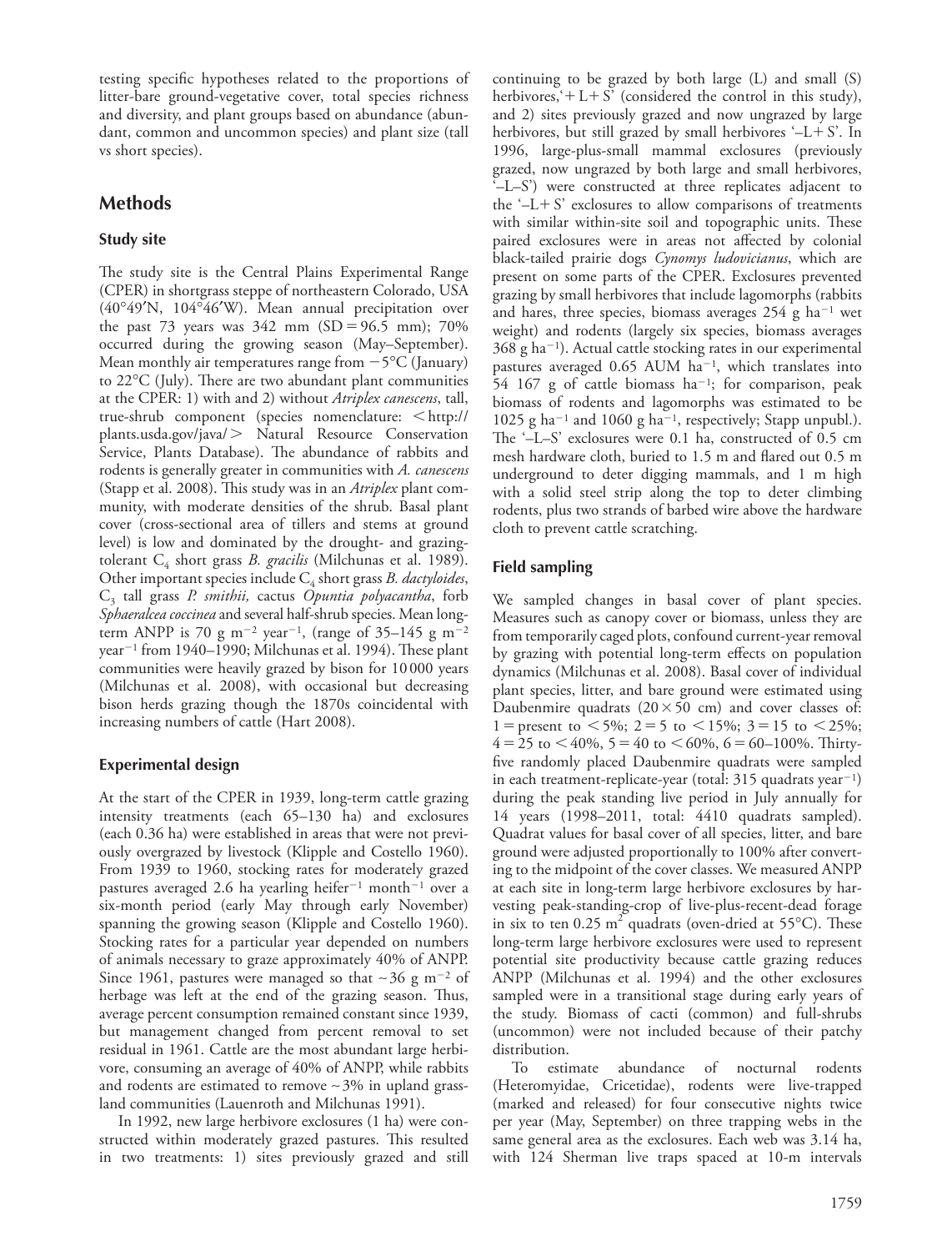along spokes of the web. To estimate abundance of diurnal thirteen-lined ground squirrels *Ictidomys tridecemlineatus* (Sciuridae), the same webs were trapped for four consecutive days in June and July, with 62 shaded traps at 20-m intervals. For both nocturnal and diurnal rodents, we averaged the number of unique captures from the two sessions on each site to calculate an annual mean. Abundance of lagomorphs was estimated by spotlighting on one night in April and July along a 32-km route.

### **Statistical analyses**

 Quadrat cover values were averaged within each combination of year, grazing treatment  $(+L+S, -L+S, -L-S)$ and site (replicate pastures) resulting in 126 observations (14 years  $\times$  3 grazing treatments  $\times$  3 replicate sites). On the basis of abundance in the control  $(+ L + S)$ , species were grouped into abundant ( $> 1\%$  basal cover), common ( $\leq 1\%$ and  $\geq 0.1\%$ ) and uncommon (  $\leq 0.1\%$ ) classes (Supplementary material Appendix A1). Plant species were classified into short, medium, and tall according to relative plant height at this specific site, but the medium group with only four uncommon species was dropped from analyses. *Bouteloua gracilis* was analyzed independently because of its dominance in the community. Community-level parameters included species richness (number of species per treatment – replicate-year), species dominance (% cover of the first most abundant species with respect to total vegetation basal cover) and species diversity (exp. *H*', Shannon and Weaver 1949).

The effects of grazing, year and year-by-grazing interaction on the response variables were analyzed in SAS Proc Mixed (SAS Inst.) using a repeated measures ANOVA (autoregressive, lag one correlation structure on the random errors) in which site was a random effect, grazing, year and year-by-grazing interaction were fixed factors. Effects of grazing within years were examined using the 'sliceby' option. Tukey tests were used to separate significant ( $p$  < 0.05) or marginally significant (0.05 <  $p$  < 0.1) differences among treatments. Marginally significant differences were considered because three replicates limited statistical power. By comparing the effects of grazing treatments, we inferred effects of exclusion of small herbivores (comparison between  $-L-S$  and  $-L+S$ ). The effects of small herbivores based on a comparison between the simultaneous exclusion of large-plus-small herbivores and the control grazed by both herbivores is mainly useful if the exclusion of large-only herbivores did not have significant effects. However, since it was not possible to exclude small herbivores while allowing large ones in, inferences concerning effects of small herbivores must be viewed with caution because the simultaneous exclusion of both could have synergistic or antagonistic effects. In some cases data were square-root or log-transformed to satisfy equal variance requirements based on examination of plots of residuals. The influence of ANPP on the response of species richness to grazing treatments was analyzed with a mixed model that included species richness as the response variable, ANPP as the explanatory variable, and year and site as random factors. We tested if slopes differed among grazing treatments and from zero.

# **Results**

 Annual precipitation (from October until September) varied from 231 to 612 mm and ANPP varied from 29 to 208 g  $m^{-2}$  over the 14-year study period (Fig. 1a). The period of study thus represented both years of severe drought and high precipitation, and a wide range of ANPP. Small herbivore abundance was relatively low during the extended dry period from 2000 to 2004, and then remained high throughout the latter half of the study (Fig. 1b). Rabbit numbers began to increase in 2000 and peaked in 2006. Heteromyid granivores, especially kangaroo rats *Dipodomys ordii* increased in 2004 and remained very abundant for the remainder of our study. Cricetid omnivores responded to abundance of vegetative cover produced in previous relatively wet years (1999, 2005 and 2009). Numbers of omnivorous ground squirrels *Ictidomys tridecemlineatus* peaked in 2002 and have continued to decline since then.

Main effects of grazing on total vegetation cover were small and marginally significant (Fig. 2a, Table 1). Cover decreased in the large-plus-small exclosures compared to the all-herbivore controls. Total vegetation basal cover was not as sensitive as ANPP to annual wet-dry cycles, but declined to under 30% during 2002 and 2008 droughts (Fig. 1a, Supplementary Material Appendix A2a). In contrast, litter cover increased with increasing level of herbivore exclusion (Fig. 2b, Table 1). Bare ground displayed patterns with grazing generally inverse to litter (Fig. 2c, Table 1). For the three general categories of ground cover, the exclusion of large herbivores increased litter and decreased bare ground cover; and the additional exclusion of small herbivores had those effects and also decreased total vegetation cover.

The response of species dominance to grazing treatments (Fig. 2d, Table 1) followed, in general, the results for *B. gracilis* (Fig. 2e, Table 1). This species was the most abundant in this community, representing an average of 68, 67 and 54% of total vegetation basal cover in the grazed controls, large herbivore exclosures, and large-plus-small herbivore exclosures, respectively. Cover of *B. gracilis* in the large herbivore exclosures was similar to controls, but decreased with the additional exclusion of small herbivores (Fig. 2e). *Bouteloua gracilis* declined from the wet period in the late 1990s through the last drought year 2008 and then regained initial cover during the 2009 to 2011 wet period, except in the large-plus-small herbivore exclosures (Supplementary material Appendix A2e).

For total species richness, grazing was not significant as a main effect (Table 1, Fig. 3a), with large herbivore exclusion positively affecting richness in only two years (Supplementary material Appendix A4a). Total species richness tended to be low during less productive years, but there was a general increasing trend after the severe drought of 2002 until the drought of 2008 (Supplementary material Appendix A4a) when the dominant short grass *B. gracilis* was at relatively low cover (Supplementary material Appendix A2e). Species diversity  $(H)$  followed a temporal pattern of increases and decreases coupled to fluctuations in total species richness (Supplementary material Appendix A4a–b). However, the response of species diversity to grazing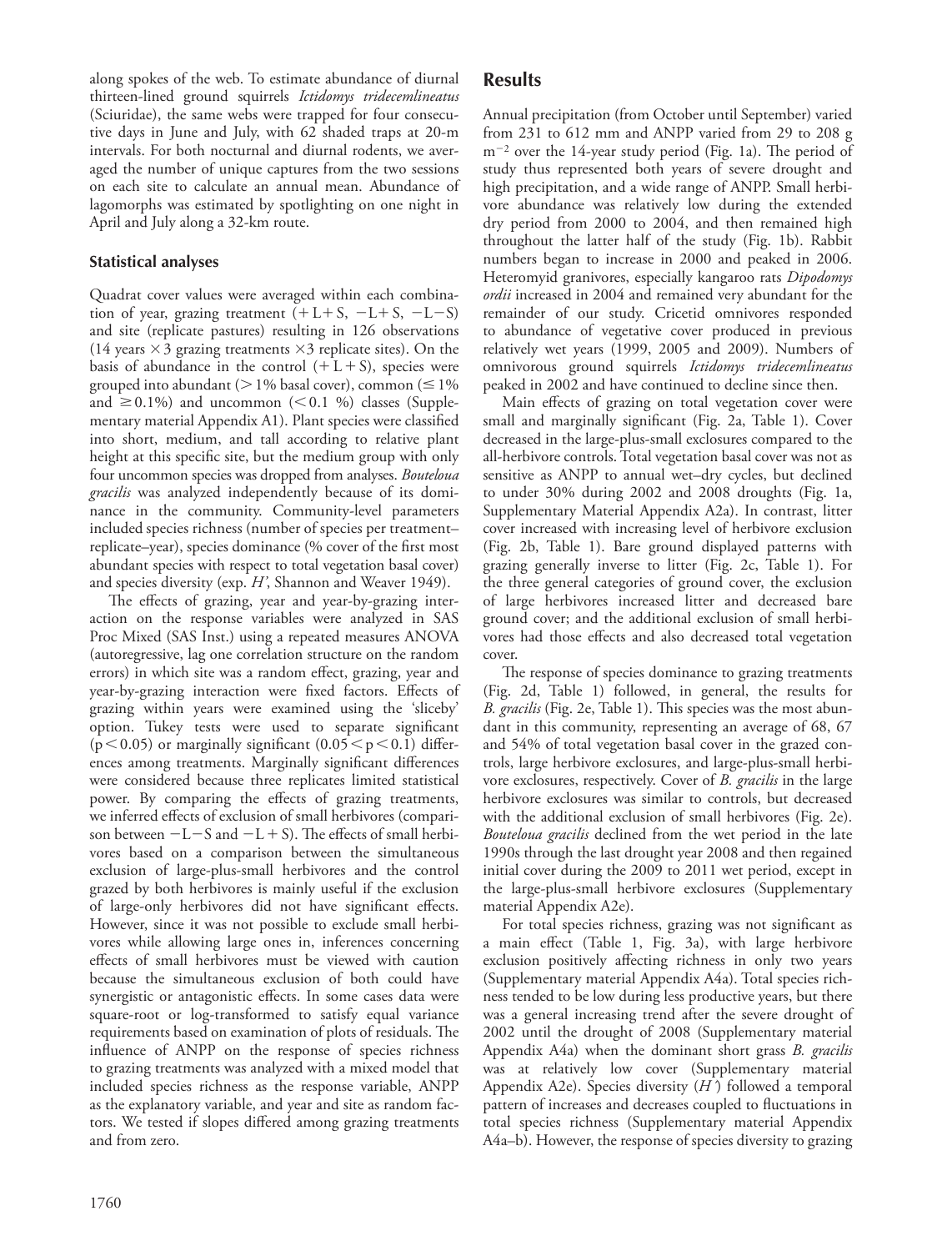

Figure 1. (a) Annual precipitation (mm year<sup>-1</sup>, October–September) and aboveground net primary production (ANPP) (g m<sup>-2</sup> year<sup>-1</sup>) for the 14-year period of study. ANPP was estimated at the long-term large herbivore ungrazed (since 1939) treatments adjacent to treatments reported in this study. Long term means of ANPP and annual precipitation (1939–1990) are horizontal lines. (b) Changes in the relative abundance of small mammalian herbivores during the study period. Rabbits include summed counts of three species ( *Lepus californicus* , *L. townsendii* and *Sylvilagus audubonii* ) seen on the spotlight route. Heteromyid granivores included, in order of abundance, *Dipodomys ordii* , *Chaetodipus hispidus* and *Perognathus fl avus* . Cricetid omnivores included *Peromyscus maniculatus* , *Reithrodontomys megalotis* and *R. montanus; Microtus ochrogaster* was the only cricetid folivore, which was only caught in 1998–2000. Sampling for diurnal *Ictidomys tridecemlineatus* (Sciuridae) began in 1999. Values are means across trapping webs (3.14 ha each web) or seasons (Methods); standard errors are omitted for clarity.

(Fig. 3b, Table 1) was more related to grazing effects on species dominance (Fig. 2d). Thus, diversity increased in the large-plus-small exclosures compared to the controls.

Grazing significantly affected basal cover of tall and short plant height categories (Table 1). Short species basal cover decreased with increasing level of herbivore exclosure (Fig. 2f). The capacity to recover after the  $2002$  and  $2008$ droughts decreased with increasing level of herbivore exclusion (Supplementary material Appendix A3a). When *B. gracilis* was excluded from this plant group, the negative effect of exclusion of large-plus-small herbivores was not observed (Table 1). Main effects of grazing on richness of short species were marginal, with a small decrease in richness of short species in the large-plus-small exclosures compared to the controls (Fig. 3c). Tall species basal cover increased with increasing level of herbivore exclosure (Fig. 2g) and the effects started earlier than for short species (Supplementary material Appendix A3 a-b). The capacity of tall species to recover after the droughts of 2002 and 2008 followed a pattern opposite to that of short species and increased with increasing level of herbivore exclusion (Supplementary material Appendix A3b). Richness of tall species increased in the exclosures compared to the controls and both types of exclosures showed similar values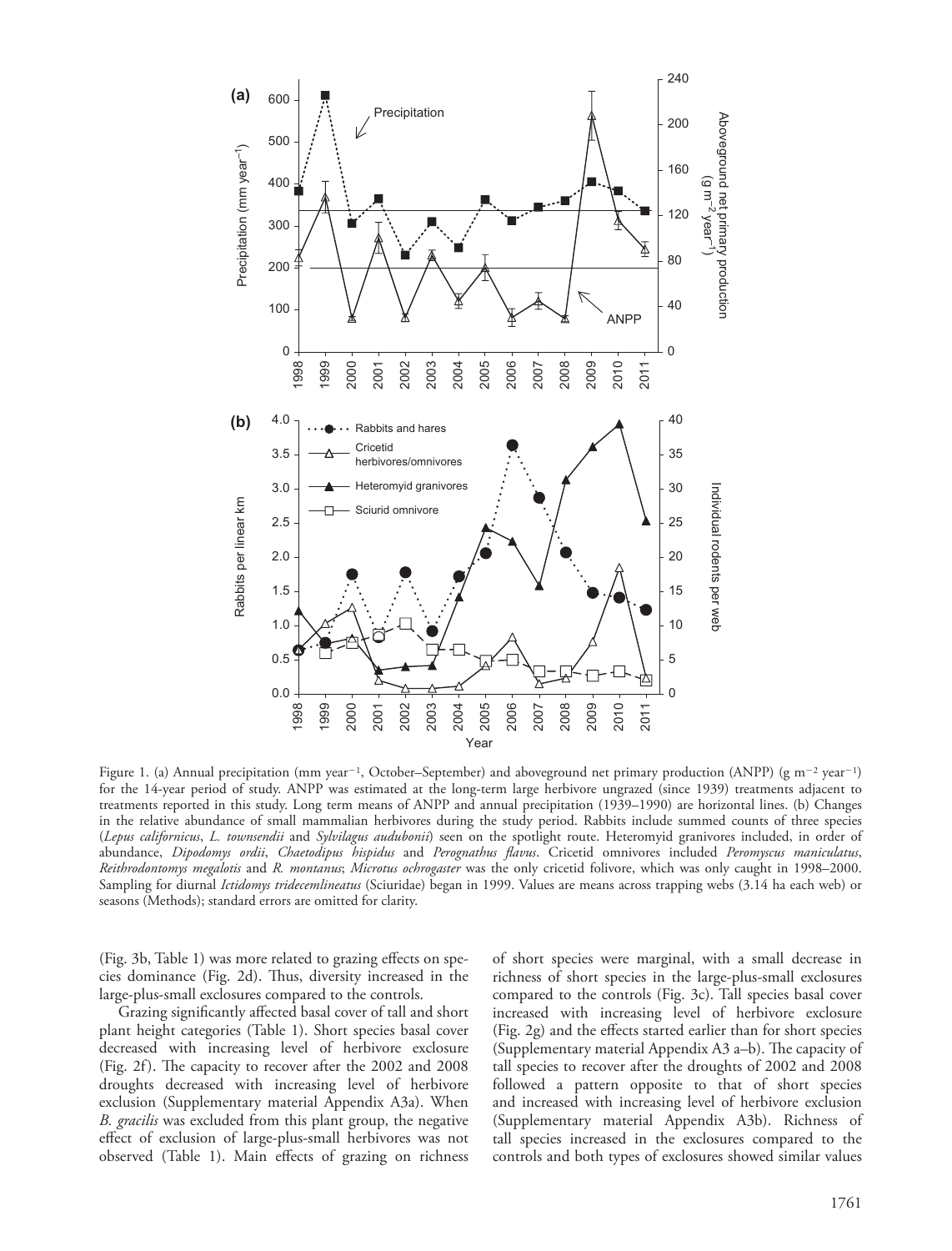

 Figure 2. (a) Total vegetation, (b) litter, (c) bare ground, (d) dominance, (e) *Bouteloua gracilis* , and (f) short (g) tall, (h) abundant, (i) common, and (j) uncommon species basal cover (% of total), except dominance basal cover (% of total vegetative cover of the first most abundant species) for the main effect of grazing: ' $+L+S$ ' grazed by large and small herbivores (control), ' $-L+S$ ' ungrazed by large and grazed by small herbivores, and ' $-L-S$ ' ungrazed by both large and small herbivores. Error bars are  $\pm 1$  SE. Bars not sharing a common letter are significantly different, with capital letters indicating ( $p < 0.05$ ) and lower case indicating marginally significant ( $0.05 \le p < 0.1$ ) based on a Tukey test.

(Fig. 3d). In sum, basal cover of short species decreased and tall species increased in both types of exclosures. Large herbivore exclusion also increased richness of tall species, and the additional exclusion of small herbivores decreased (although marginally) the richness of short species.

Grazing treatment significantly affected basal cover of plant species categorized as abundant, common, or uncommon (Table 1). Abundant species comprised the majority of vegetation cover in the control  $(87%)$  and the effects of grazing treatments (Fig. 2h) were similar to the short species group (Fig. 2f) due to the high dominance of short species. Exclusion of large herbivores did not affect the abundant species richness, but the additional exclusion of small herbivores decreased the abundant species richness (Fig. 3e). Common species basal cover increased with increasing level of herbivore exclosure (Fig. 2i). On the contrary, the richness of common species was similar in the three grazing treatments (Fig. 3f). Basal cover and richness of uncommon species increased similarly in both types of exclosures compared to the control (Fig. 2j, 3g). Abundant species in this plant community were, in terms of species richness, 80% short and 20% tall species, common species

were 31% short and 69% tall species, and uncommon species were  $17\%$  short,  $56\%$  tall and  $27\%$  unclassified (Supplementary material Appendix A1). In sum, large herbivore exclosure decreased basal cover of abundant species and increased basal cover of common and uncommon species, and richness of uncommon species. The additional exclusion of small herbivores decreased richness of abundant species.

Year was a significant factor in most analyses but there is no significant interaction between year and grazing treatment for any variable (Table 1). However, the within-year analyses showed that most significant effects of grazing on basal cover of total vegetation, litter, bare ground, *B. gracilis,* and plant groups (except uncommon species) occurred in the later years of the experiment (Supplementary material Appendix A2, A 3).

We assessed if the effects of large and small herbivores on total species richness and richness of abundant, common and uncommon species varied with ANPP. Total and uncommon species richness had a significant positive relationship with increasing ANPP (Table 2). In the four cases the differences in the slopes of the regressions among grazing treatments were not significant.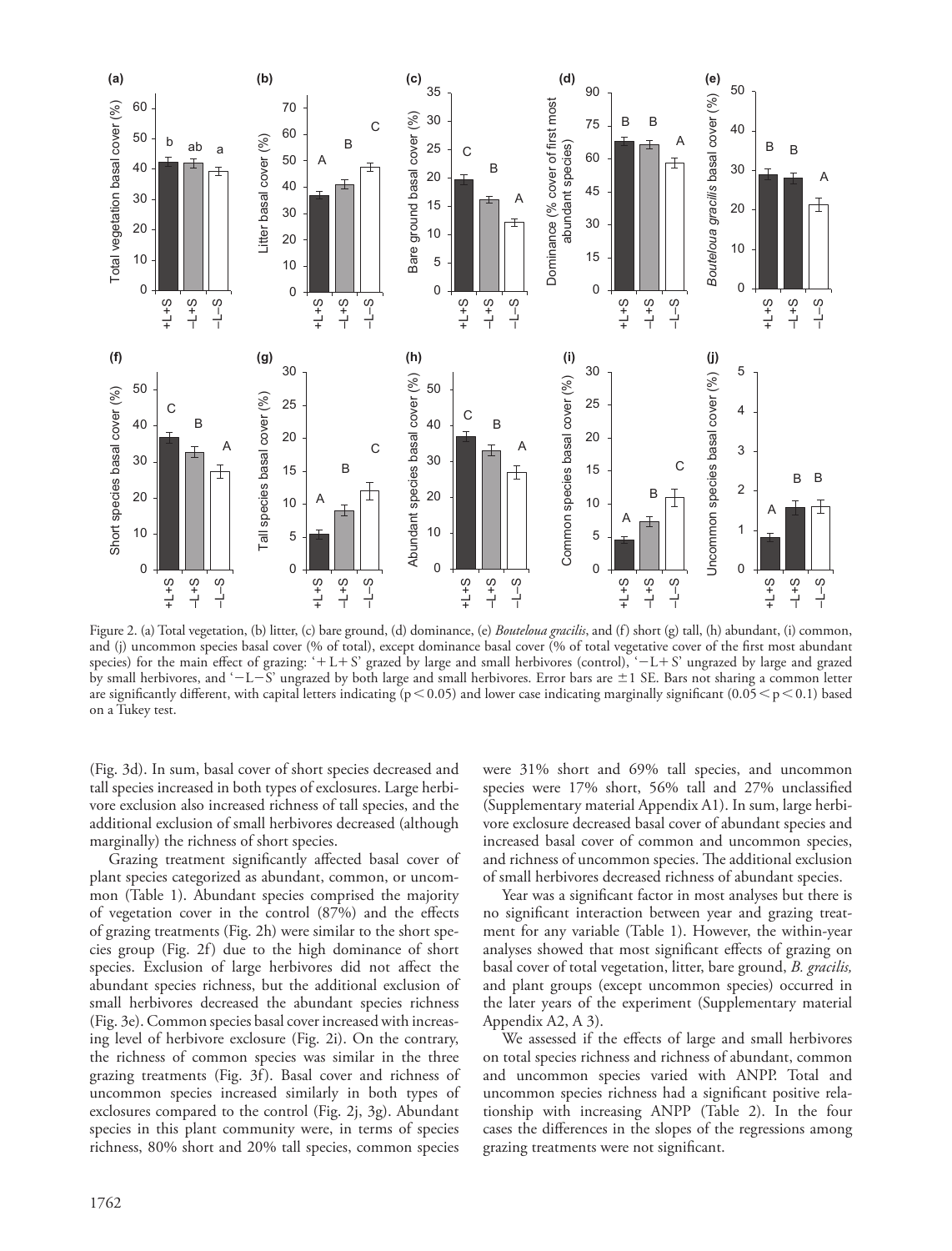| Table 1. ANOVA results (repeated, mixed model) for the effects of grazing, year, and grazing × year interaction on categories of ground cover       |
|-----------------------------------------------------------------------------------------------------------------------------------------------------|
| and vegetative basal cover for three grazing treatments and 14 years in the shortgrass steppe. Significant ( $p < 0.05$ ) or marginally significant |
| $(p<0.10)$ differences are in regular and italic bold, respectively.                                                                                |

|                                                  | Grazing             | Year                | $Grazing \times Year$ |  |
|--------------------------------------------------|---------------------|---------------------|-----------------------|--|
|                                                  | $DF = 2$            | $DF = 13$           | $DF = 26$             |  |
|                                                  | $F$ (p-value)       | $F$ (p-value)       | $F$ (p-value)         |  |
| Total vegetation basal cover                     | 2.90(0.0735)        | $19.41 \leq 0.0001$ | 0.81(0.7238)          |  |
| Litter cover                                     | $29.4 \leq 0.0001$  | $20.9$ (< 0.0001)   | 1.47(0.1058)          |  |
| Bare ground cover                                | $28.74 \leq 0.0001$ | 3.69(0.0002)        | 0.86(0.6599)          |  |
| Total richness of species                        | 2.58(0.1155)        | $23.42 \le 0.0001$  | 1.06(0.4092)          |  |
| Bouteloua gracilis                               | 9.15(0.0026)        | $9.04 \leq 0.0001$  | 0.85(0.6410)          |  |
| Dominance                                        | 4.27(0.0471)        | $3.99 \le 0.0001$   | 0.70(0.8407)          |  |
| Species diversity $(H)$                          | 5.20(0.0271)        | $12.17 \le 0.0001$  | 0.75(0.7853)          |  |
| Short                                            |                     |                     |                       |  |
| Basal cover                                      | 15.60 (0.0001)      | $11.28 \le 0.0001$  | 0.93(0.5720)          |  |
| Basal cover $(B. \text{ }gracilis$ not included) | 8.75(0.0041)        | $13.37 \le 0.0001$  | 0.60(0.9225)          |  |
| Species richness                                 | 2.55(0.0962)        | $9.43 \leq 0.0001$  | 0.77(0.7627)          |  |
| Tall                                             |                     |                     |                       |  |
| Basal cover                                      | 18.73 (0.0002)      | $8.68 \le 0.0001$   | 1.19 (0.2839)         |  |
| Species richness                                 | 5.49(0.0147)        | $8.56 \le 0.0001$   | 0.89(0.6251)          |  |
| Abundant species                                 |                     |                     |                       |  |
| Basal cover                                      | 15.29 (0.0002)      | $11.86 \le 0.0001$  | 0.91(0.5952)          |  |
| Basal cover (B. gracilis not included)           | 3.09(0.0946)        | $5.58 \le 0.0001$   | 0.73(0.8109)          |  |
| Species richness                                 | 6.34(0.0076)        | 3.24 (0.0008)       | 0.95(0.5436)          |  |
| Common species                                   |                     |                     |                       |  |
| Basal cover                                      | 15.00 (0.0005)      | $10.84 \le 0.0001$  | 0.85(0.6751)          |  |
| Species richness                                 | 0.75(0.4855)        | $9.91 \le 0.0001$   | 0.72(0.8183)          |  |
| Rare species                                     |                     |                     |                       |  |
| Basal cover                                      | 10.70 (0.0006)      | $5.70 \le 0.0001$   | 1.01(0.4638)          |  |
| Species richness                                 | 3.72 (0.0469)       | $11.25 \le 0.0001$  | 1.50(0.0953)          |  |

### **Discussion**

#### **Effect of large herbivore exclusion**

The exclusion of large domestic herbivores (which remove approximately 40% of ANPP) increased basal cover of taller species and decreased shorter ones, but did not affect basal cover of the dominant *Bouteloua gracilis*. The decrease of tall species with grazing is a well-known effect that occurs in many grasslands, although usually is more marked in mesic systems with a long evolutionary history of grazing (Milchunas et al. 1988, Díaz et al. 2007). Tall growth forms, with relatively greater investment in above-ground rather than below-ground production, are more intolerant of grazing by large herbivores. Large herbivore exclusion also decreased cover of abundant species and increased cover of common and uncommon ones, which was directly linked to the increase in tall growth forms. This was because, in terms of species richness, tall species predominate in the common and uncommon groups in this plant community. Changes in litter cover associated with large herbivore exclusion can only be partly explained by direct removal of vegetation consumption. The majority of aboveground tissue turns over in three years in this system, based on  $^{14}$ C labeling (Milchunas and Lauenroth 2001). Increased litter during latter years of this study suggests indirect effects since direct effects of consumption on litter accumulation would have equilibrated early in the study.

Exclusion of large herbivores alone did not significantly alter the general indicators of plant community structure: total vegetation basal cover, species dominance, total species richness, and species diversity. These results contrast with a decrease in dominance of *B. gracilis* and increase in species richness and diversity found after 45 years of exclusion of heavy grazing (which remove approximately 60% of ANPP, Milchunas et al. 1989). Our results suggest that longterm moderate grazing, compared to heavy grazing, does not reduce total species richness or fully stimulate/activate tillering capacities of *B. gracilis* as seen under more heavily grazed conditions (Milchunas et al. 1988, 1989, Milchunas and Lauenroth 1989).

#### **Effect of the additional exclusion of small herbivores**

 Shortgrass steppe has a relatively low biomass, density, and diversity of small, non-colonial rodents compared with desert grasslands and tallgrass prairie (Stapp et al. 2008). We could not separate the effects of folivores and granivores, but based on historical estimates from upland grasslands, collectively they were expected to consume relatively little plant biomass (~3% of ANPP, Lauenroth and Milchunas 1991). As a consequence, we hypothesized that small herbivores would affect cover and richness of less abundant species, through selective but limited consumption, but they would not affect cover of dominant and abundant species or general plant community characteristics.

 Contrary to our hypothesis, exclusion of small herbivores increased basal cover of the common plant species, but had no additional effect on uncommon species. Small mammals could directly affect plant species abundance through many mechanisms, including consumption of seeds, seedlings, and plant parts and soil disturbances (Maron and Crone 2006,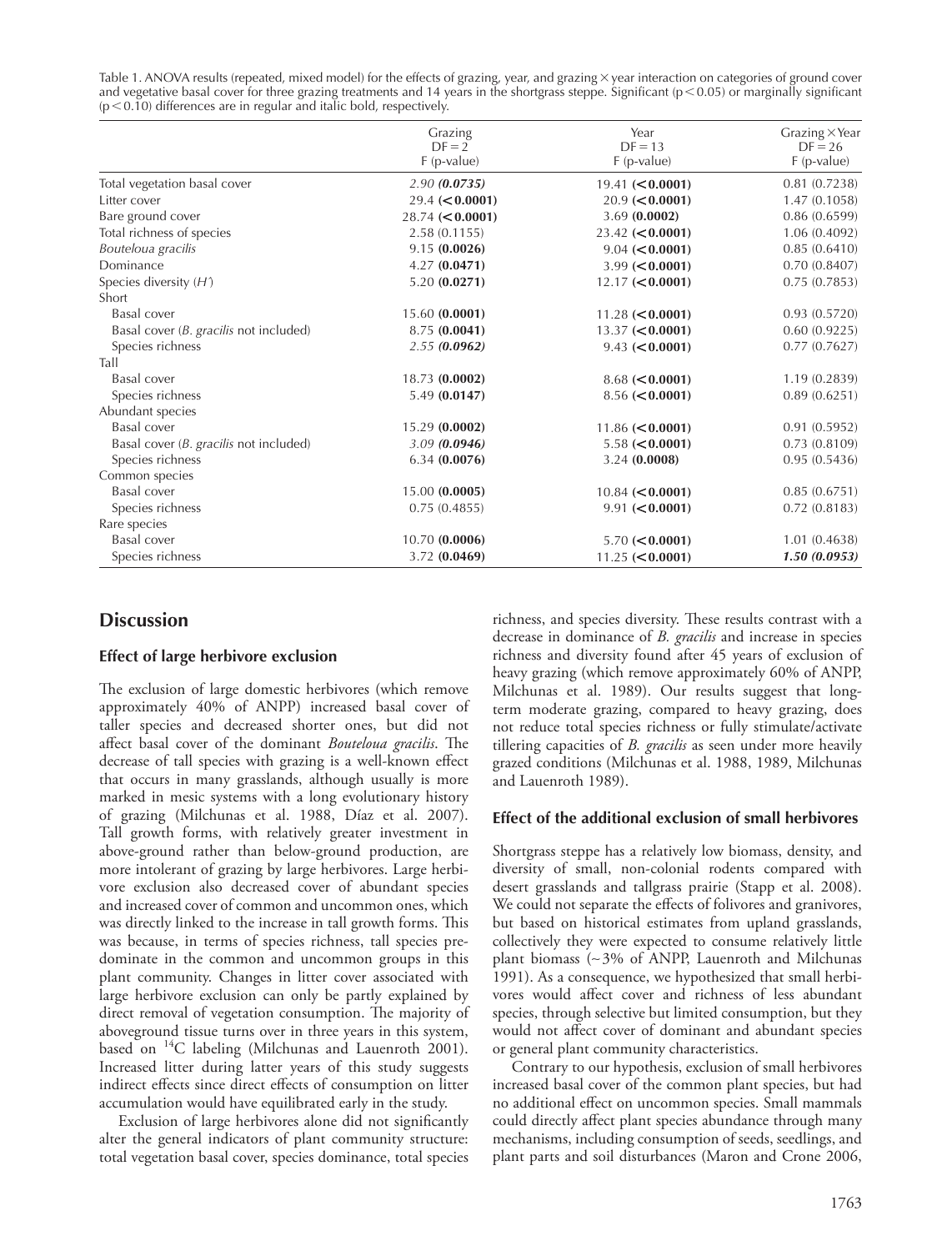

 Figure 3. (a) Total species richness, (b) species diversity, and (c) short (d) tall, (e) abundant, (f) common, and (g) uncommon species richness (no. species 3.5 m<sup>-2</sup>, except species diversity (exp. *H*' Shannon and Weaver 1949)) for the main effect of grazing: '+L+S' grazed by large and small herbivores (control), ' $-L+S$ ' ungrazed by large and grazed by small herbivores, and ' $-L-S$ ' ungrazed by both large and small herbivores. Error bars are  $\pm$  1 SE. Bars not sharing a common letter are significantly different, with capital letters indicating (p  $<$  0.05) and lower case indicating marginally significant  $(0.05 \le p \le 0.1)$  based on a Tukey test.

Bricker and Maron 2012). Uncommon species as a group were not affected by the additional exclusion of small herbivores, but the tall annual *Tragopodium dubious,* was an example of one uncommon species that did increase with small herbivore exclusion  $(43\%$  frequency vs 0-2.4% in grazed or large herbivore exclosure; see Supplementary material Appendix 1 for basal cover in the three grazing treatments). Due possibly to the conspicuous, tall, large seed heads, a small herbivore effect on this species was evident in the early years of this experiment, suggesting a direct suppression through selective consumption. Low but selective consumption by small herbivores was also sufficient to limit population growth of common species, which could be an indirect or a cumulative direct effect because effects in this case increased during latter years of study.

 In contrast to our hypotheses, additional exclusion of small herbivores affected all general categories of ground cover (litter, total vegetation basal cover, and bare ground).

Table 2. Significance levels (p-values) for linear regression analyses used to test relationships between species richness and aboveground net primary production (ANPP). (A) Significance of ANPP within grazing treatments (difference from slope of zero) and (B) significance among grazing treatments (difference in slopes among grazing treatments). A positive or negative relationship between the dependent variable and ANPP is indicated as  $(+)$  or  $(-)$ , respectively. Significant  $(p < 0.05)$  or marginally significant  $(p < 0.1)$  differences are in bold.

| Dependent variable                   | $(A)$ ANPP (p-values) |                              |                                         | (B) Grazing treatment<br>(p-values)  |
|--------------------------------------|-----------------------|------------------------------|-----------------------------------------|--------------------------------------|
|                                      | Grazed<br>control     | Large herbivore<br>exclosure | Large-plus-small<br>herbivore exclosure | $ANPP \times Grazing$<br>interaction |
| Total richness of species            | $(+)$ 0.0351          | $(+)$ 0.0490                 | $(+)$ 0.0233                            | 0.9323                               |
| Species richness of abundant species | $(-)$ 0.2288          | $(-)$ 0.1572                 | $(-)$ 0.1332                            | 0.9569                               |
| Species richness of common species   | $(+)$ 0.0805          | $(+)$ 0.4367                 | $(+)$ 0.2118                            | 0.5289                               |
| Species richness of uncommon species | $(+)$ 0.0322          | $(+)$ 0.0072                 | $(+)$ 0.0057                            | 0.7630                               |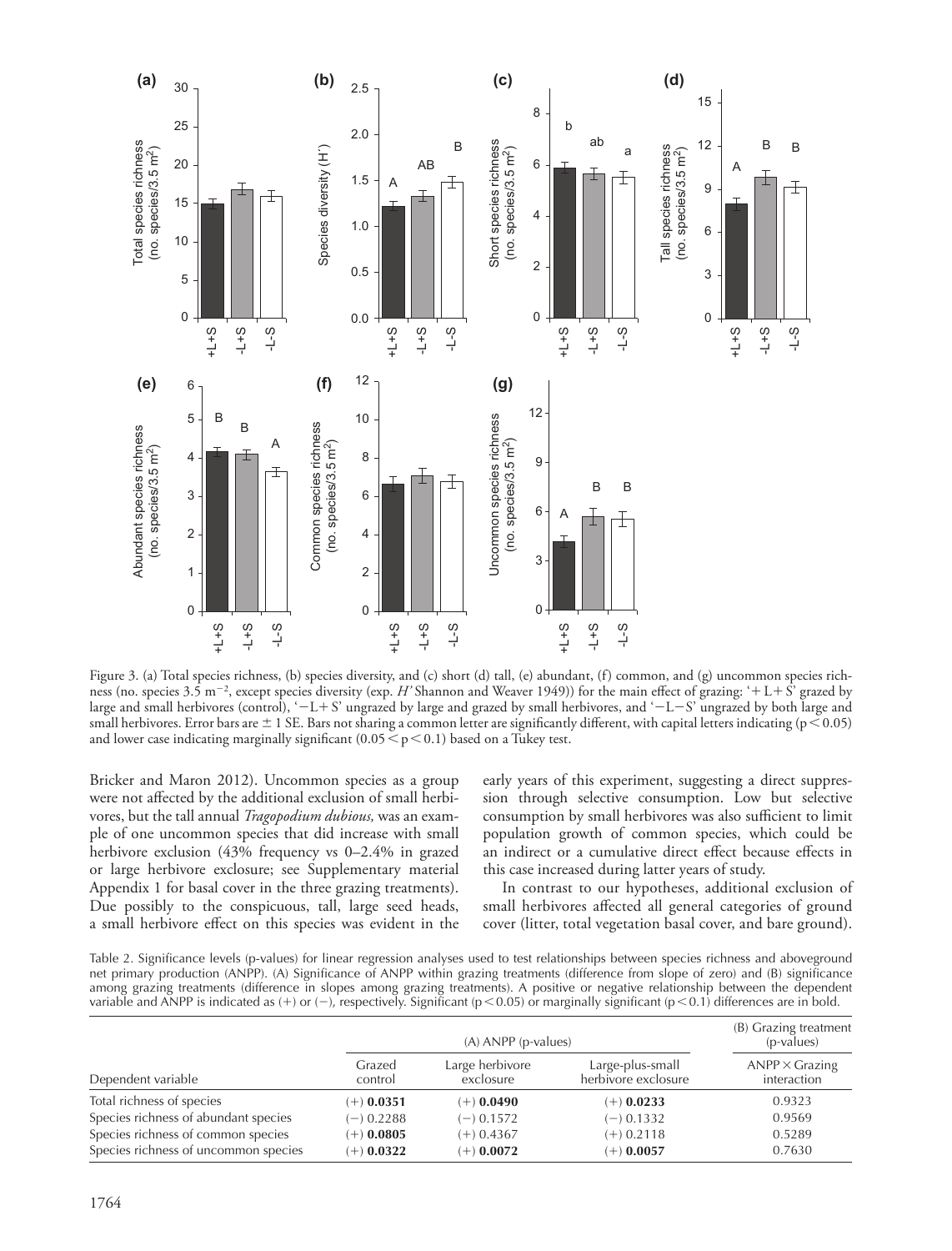Litter increased by 4% with exclusion of large herbivores and 7% with additional exclusion of small herbivores. Greater litter accumulation with small herbivores exclusion may be related to long-term, indirect effects resulting from increased basal cover of taller plant species and decreases in short species compared to large herbivore exclosures. Greater aboveground biomass allocation of tall versus short species (Milchunas et al. 2008, Li et al. 2008) as well as increased C/N ratio, lignin/N ratio and percent lignin of tall versus short species (Murphy et al. 2002) could explain the litter accumulation through both increased aboveground production and decreased decomposition. Low but selective consumption by small herbivores that had large indirect effects suggests small mammals influence competitive interactions among plants (Brown and Heske 1990). Increase in cover of taller plant species and decrease of shorter ones shifts competition from soil resources (mainly, water and minerals) to canopy resources (mainly light), favoring colonization by less abundant tall species (Tilman 1988, Milchunas et al. 1988). These indirect effects would explain the decrease in the basal cover of the dominant short grass, *B. gracilis* , with the additional exclusion of small herbivores. Low amounts of consumption of *B. gracilis* by small herbivores would not directly affect a species that is so heavily dominant and not dependent on seed production. A prostrate growth form, large crown biomass, and extensive rooting system (Milchunas and Lauenroth 1989) makes this species less vulnerable to heavy grazing by large herbivores and drought, but reduces its competitiveness for light in presence of taller species. Our results suggest that indirect effects of limited but selective consumption by small herbivores are manifest in terms of altered resource availability, general community characteristics, shifts in abundance of dominant species, and decreased total vegetation basal cover.

Effects of small mammals on litter, bare ground, and total vegetation basal cover developed in later years of this experiment. This emphasizes the importance of longterm studies and suggests that effects of excluding small mammals on plant community structure may be even greater in future years. We note that, collectively, abundance of small herbivores increased markedly at our study site during the course of our study (especially after 2004; Fig. 1b), and, in the case of granivores, has remained unusually high. Both direct (consumption) and indirect effects of these small herbivores may therefore be greater than predicted based on past estimates of their consumption and diets. Our experimental design does not allow us to separate the effects of folivores and granivores. However, folivores may also decrease flower-head production and seed rain, and impact seeds (Edwards and Crawley 1999). Separating the effects of different small herbivores is a priority for future research.

Even though some effects were large, we did not find the long-term additional exclusion of small herbivores to have a consistent or large effect on total species richness in this study. Exclusion of small mammals favored mainly the cover of common tall-statured species, which were present in all grazing treatments. Our results are not similar to Bakker et al. (2006) and Milchunas (2011) that observed greater richness with exclusion of small mammals using large contiguous species – area plots during two early years at the same study site, but the large number of small non-contiguous quadrats we used generally resulted in greater richness even for the same years of sampling (see Supplementary material Appendix A5 for comparison and details).

Our results indicate an important effect of small mammal herbivores on general attributes of plant community structure. These findings agree with other studies addressing plant community structure following exclusion of small mammals in deserts (Brown and Heske 1990, Guo et al. 1995, Valone and Schutzenhofer 2007), grasslands (Keesing 2000, Howe et al. 2002, Bricker et al. 2010), savannas (Maclean et al. 2011) and forest ecosystems (Olofsson et al. 2004, Ostfeld et al. 1997, Manson et al. 2001). Gibson et al. (1990) suggests small mammal herbivores are of lesser importance in the latter compared with earlier successional stages of some grasslands, and Baez et al. (2006) found small effects when low primary productivity constrains the abundance of herbivores. Most studies finding significant effects were in ecosystems with relatively high densities of small mammals or they showed a notable increase in density in the absence of large herbivores. Small mammal populations in shortgrass steppe increase with decreased grazing pressure by cattle (Grant et al. 1982, Stapp et al. 2008), but the relatively small changes in physiognomy and species composition of the plant community in absence of large herbivores limit the response of the small mammal populations compared with other more productive grasslands. Many of the abovementioned studies were in ecosystems dominated by annual plants and where granivorous rodents controlled large-seeded plants. Our study expands this prior work to a perennial grassland, and emphasizes that a relatively low density and diversity of non-colonial small herbivores can play an important role in plant communities dominated by large herbivores and small-seeded perennial plants.

### **Infl uence of plant productivity on the effects of exclusion of large and small herbivores**

 Mean ANPP over the 14 years of study was similar to that observed from 1939-1990 (Milchunas et al. 1994). The 14-year study period also included extreme dry years equivalent to those seen during the 1930s Dust Bowl drought as well as unusually wet, high productivity years. We hypothesized that the effects of large and small herbivores on species richness would increase in more productive years because uncommon species would be more abundant, and hence herbivore effects could manifest. We found significant positive relationships between total species richness and ANPP, and between richness of uncommon species and ANPP, within all herbivore treatments. However, the difference in slopes of the regressions among grazing treatments were not significant, indicating that grazing by both large and small herbivores does not alter species richness-ANPP relationships. Therefore, we rejected our hypothesis that grazing effects on species richness would be greater in more productive years. For small herbivores, our finding is consistent with Bakker et al. (2006) and Rueda et al. (2013). Productivity is considered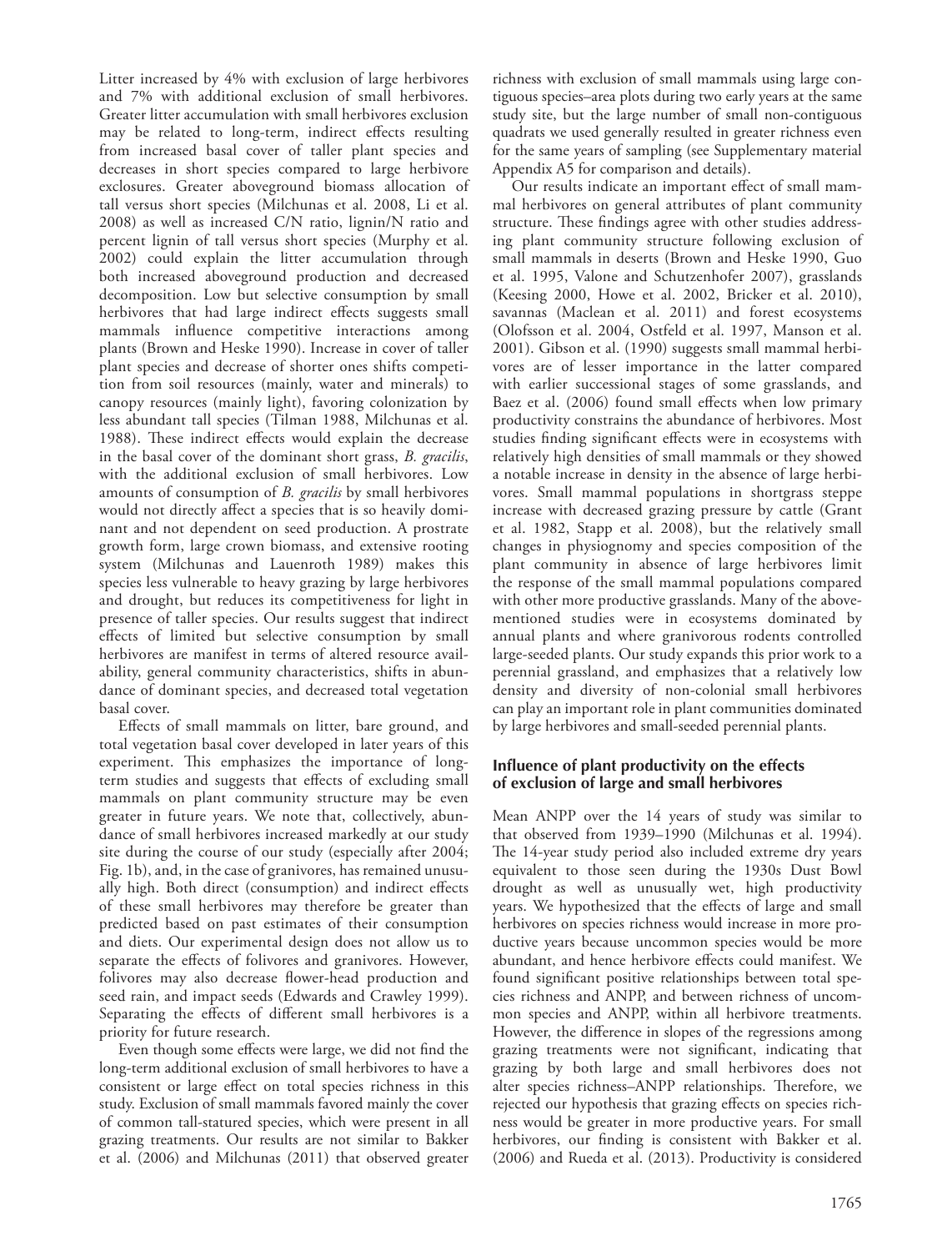a major factor influencing the extent of changes in structure and species diversity of plant community due to large herbivore grazing (Milchunas et al. 1988, Proulx and Mazumder 1998). The overall weak effects of herbivores on species richness found in this study are likely closely related to the lack of grazing effects on species richness-ANPP relationships. Small herbivores did not affect total species richness or richness of uncommon species. Large herbivores only affected richness of uncommon species in these moderately grazed pastures in contrast to total species richness effects under heavy grazing (Milchunas et al. 1989).

 Total vegetation basal cover was lowest in 2002 and 2008, corresponding to drought years. The capacity of short species to recover after both droughts decreased with increasing level of herbivore exclusion while the opposite was observed for tall species. Additionally, vegetation basal cover was greatest in the presence of both large and small herbivores. Thus, our results support the concept that the increase in basal cover of short grasses and total vegetative cover under grazing by large and small herbivores has a stabilizing effect on this plant community by maintaining the predominance of plant competition for belowground resources, thereby mitigating impacts of drought (Milchunas et al. 1988). The present study suggests that, under moderate grazing by large herbivores, small herbivores are important in this stabilizing role of grazing, contributing to resilience of the plant community after extreme events.

#### **Concluding remarks**

Our results suggest an important effect of small herbivores on abundant rather than on uncommon components of the plant community. When the exclusion of large herbivores and the exclusion of large plus small herbivores both significantly altered the same vegetation variable, the direction of the effects was complementary and additive. No evidence was found for counteracting effects between large versus small herbivores. Plant species height (tall vs short species) was a robust indicator of the effects of both herbivore types, and this promoted indirect effects in the smallplus-large mammal exclosures that included basic alterations of vegetation and ground-cover characteristics. Grazing by the combination of large and small herbivores favored recovery of short grasses after intense droughts, providing resilience to the shortgrass steppe and contributing to the long-term maintenance of vegetation basal cover.

 *Acknowledgements –* Data were collected and archived under the Shortgrass Steppe Long Term Ecological Research group, a partnership between Colorado State Univ., United States Dept of Agriculture, Agricultural Research Service, and the US Forest Service Pawnee National Grassland. This research was funded through NSF-LTER DEB95-27585 and DEB00-87255 for crosssite studies and the Shortgrass Steppe Long-Term Ecological Research project DEB96-32852, DEB02-17631, 0823405, DEB-1027319. SR was supported by a grant from the Fundación CajaMadrid and by funds from the projects ref. CGL2007-60661/ BOS and CGL2010-18312/BOS (CICYT, Spanish NSF). We thank Ann Hess for statistical advice, Nicole Kaplan, Judy Hendryx and Bob Flynn for data base and laboratory assistance, David Smith (USDA-ARS) for supervising the construction of small mammal exclosures, Mary Ashby for consultation on plant species characteristics, Mark Lindquist for overseeing small mammal population studies, and the many students on the LTER field and lab crews over the years. The USDA-ARS Central Plains Experimental Range maintains the long-term cattle grazing treatments and Crow Valley Livestock Cooperative, Inc. provides the grazing animals.

# **References**

- Baez, S. et al. 2006. Bottom-up regulation of plant community structure in an arid land ecosystem. - Ecology 87: 2746-2754.
- Bakker, E. S. et al. 2003. Impact of herbivores on nitrogen cycling: contrasting effects of small and large species. - Oecologia 138:  $91 - 101.$
- Bakker, E. S. et al. 2006. Herbivore impact on grassland plant diversity depends on habitat productivity and herbivore size. – Ecol. Lett. 9: 780 – 788.
- Batzli, G. O. and Pitelka, F. A. 1970. Influence of meadow mouse populations on California grassland. – Ecology 51: 1027–1039.
- Bokhari, U. G. et al. 1975. Influence of temperature regimes and water stress on the germination of three range grasses and its possible ecological significance to a Shortgrass Prairie.  $-$  J. Appl. Ecol. 12: 153-163.
- Borchert, M. I. and Jain, S. K. 1978. The effect of rodent seed predation on four species of California annual grasses. – Oecologia 33: 101 – 113.
- Bricker, M. and Maron, J. 2012. Postdispersal seed predation limits the abundance of a long-lived perennial forb (*Lithospermun ruderale*). – Ecology 93: 532–543.
- Bricker, M. et al. 2010. Small-mammal seed predation limits the recruitment and abundance of two perennial grassland forbs. – Ecology 91: 85–92.
- Brown, J. H. and Heske, E. J. 1990. Control of a desert-grassland transition by a keystone rodent guild. – Science 250: 1705 – 1707.
- Davidson, A. D. et al. 2010. Rapid response of a grassland ecosystem to an experimental manipulation of a keystone rodent and domestic livestock. - Ecology 91: 3189-3200.
- Demment, M. W. and Van Soest, P. J. 1985. A nutritional explanation for body-size patterns of ruminant and nonruminant herbivores. – Am. Nat. 125: 641–671.
- Díaz, S. et al. 2007. Plant trait responses to grazing  $-$  a global synthesis. - Global Change Biol. 13: 313-341.
- Edwards, G. R. and Crawley, M. J. 1999. Herbivores, seed banks and seedling recruitment in mesic grassland. – J. Ecol. 87: 423 – 435.
- Flake, L. D. 1973. Food habits of four species of rodents on a short-grass prairie in Colorado. – J. Mammal. 54: 636–647.
- Gálvez, L. et al. 2011. European rabbits (Oryctolagus cuniculus) engineering effects promote plant heterogeneity in Mediterranean dehesa pastures. - J. Arid Environ. 75: 779-786.
- Gibson, D. J. et al. 1990. Effects of small mammal and invertebrate herbivory on plant species richness and abundance in tallgrass prairie. – Oecologia 84: 169–175.
- Grant, W. E. and Birney, E. C. 1979. Small mammal community structure in North American grasslands. – J. Mammal. 60:  $23 - 36.$
- Grant, W. E. et al. 1982. Structure and productivity of grassland small mammal communities related to grazing-induced changes in vegetation cover. - J. Mammal. 63: 248-260.
- Guo, Q. et al. 1995. The effects of vertebrate granivores and folivores on plant community structure in the Chihuahuan Desert. – Oikos 73: 251–259.
- Hart, R. H. 2008. Land-use history on the shortgrass steppe. In: Lauenroth, W. K. and Burke, I. C. (eds), Ecology of the shortgrass steppe: a long-term perspective. – Oxford Univ. Press, pp. 55–69.